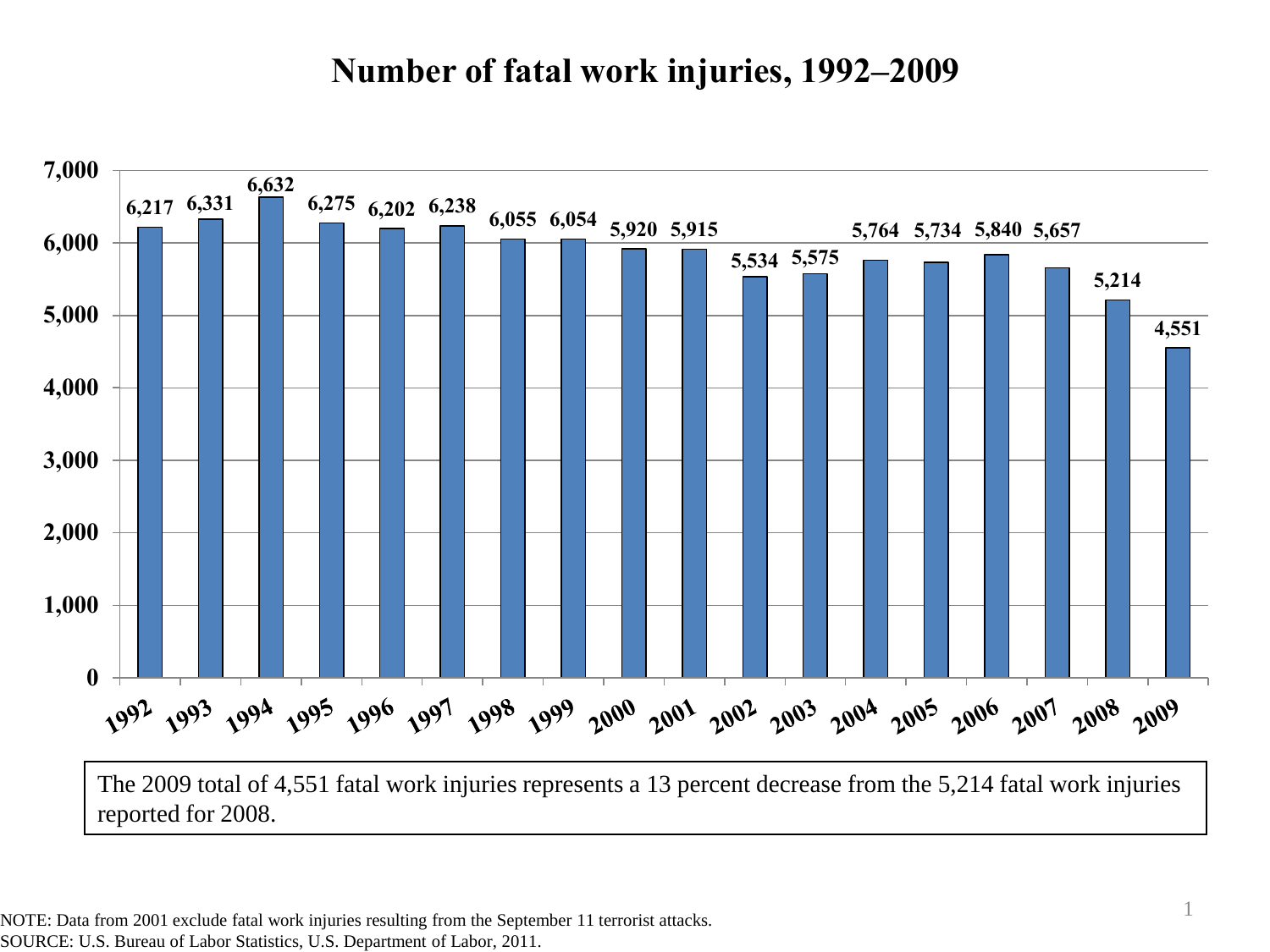### **Rate of fatal work injuries, 2006–2009**

**Fatal work injury rate (per 100,000 full-time equivalent workers)**



The rate of fatal work injuries in 2009 was 3.5 fatal work injuries per 100,000 full-time equivalent workers, down from 3.7 in 2008.

Rate = (Fatal work injuries/Total hours worked by all employees) x 200,000,000 where 200,000,000 = base for 100,000 full-time equivalent workers (FTEs) working 40 hours per week, 50 weeks per year. The total hours worked figures are annual average estimates of total at work multiplied by average hours for civilians, 16 years of age and older, from the Current Population Survey (CPS).

In 2008, CFOI implemented a new methodology, using hours worked for fatal work injury rate calculations rather than employment. For additional information on the fatal work injury rate methodology changes please see https://www.bls.gov/iif/oshnotice10.htm.

SOURCE: U.S. Bureau of Labor Statistics, U.S. Department of Labor, Current Population Survey, Census of Fatal Occupational Injuries, and U.S. Census Bureau, 2011. 2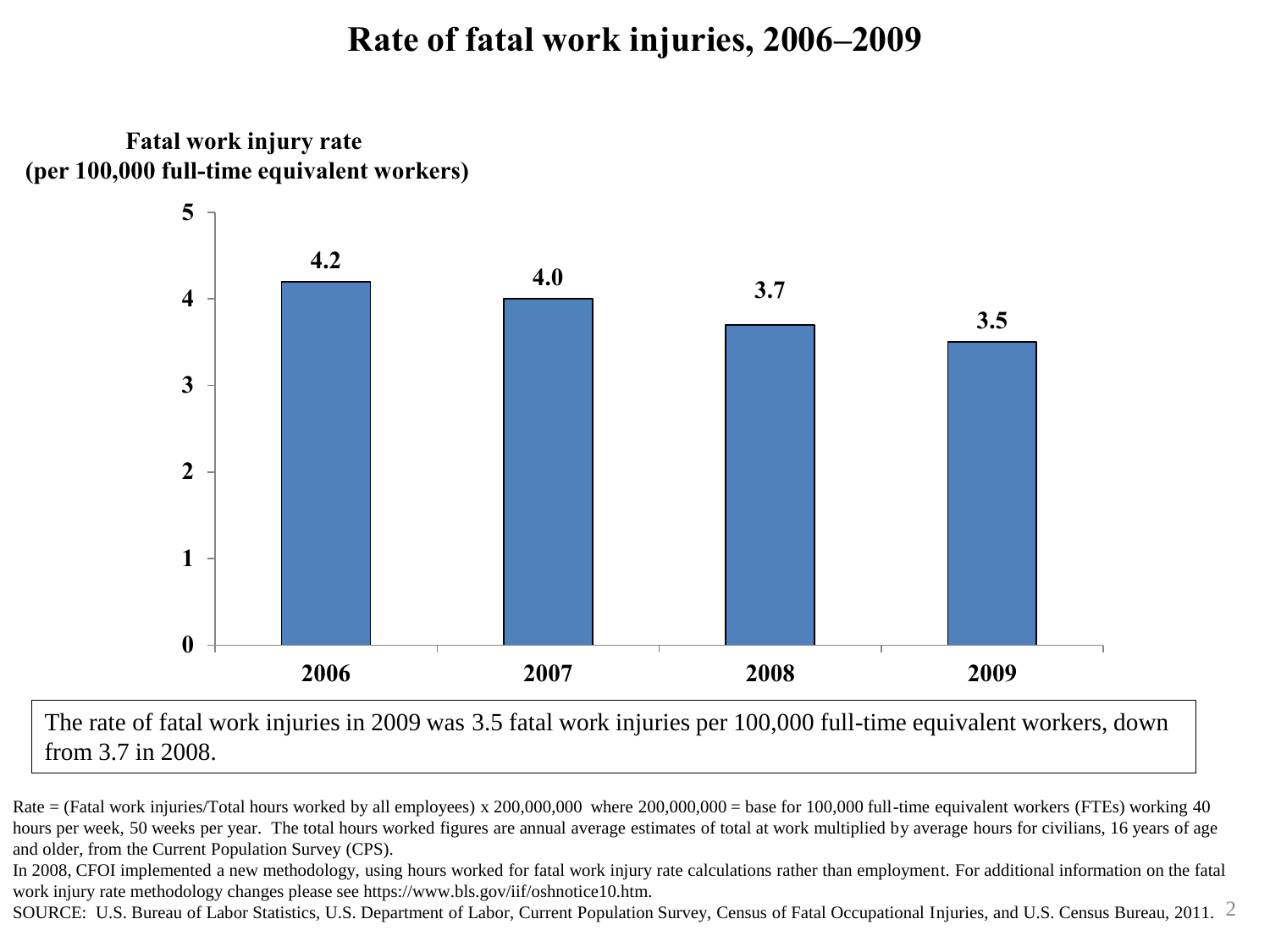# **Number of fatal work injuries, by State, 2009**



Thirty-seven States had fewer fatal workplace injuries in 2009 compared to 2008. Thirteen States and the District of Columbia had more fatal injuries in 2009 than in 2008.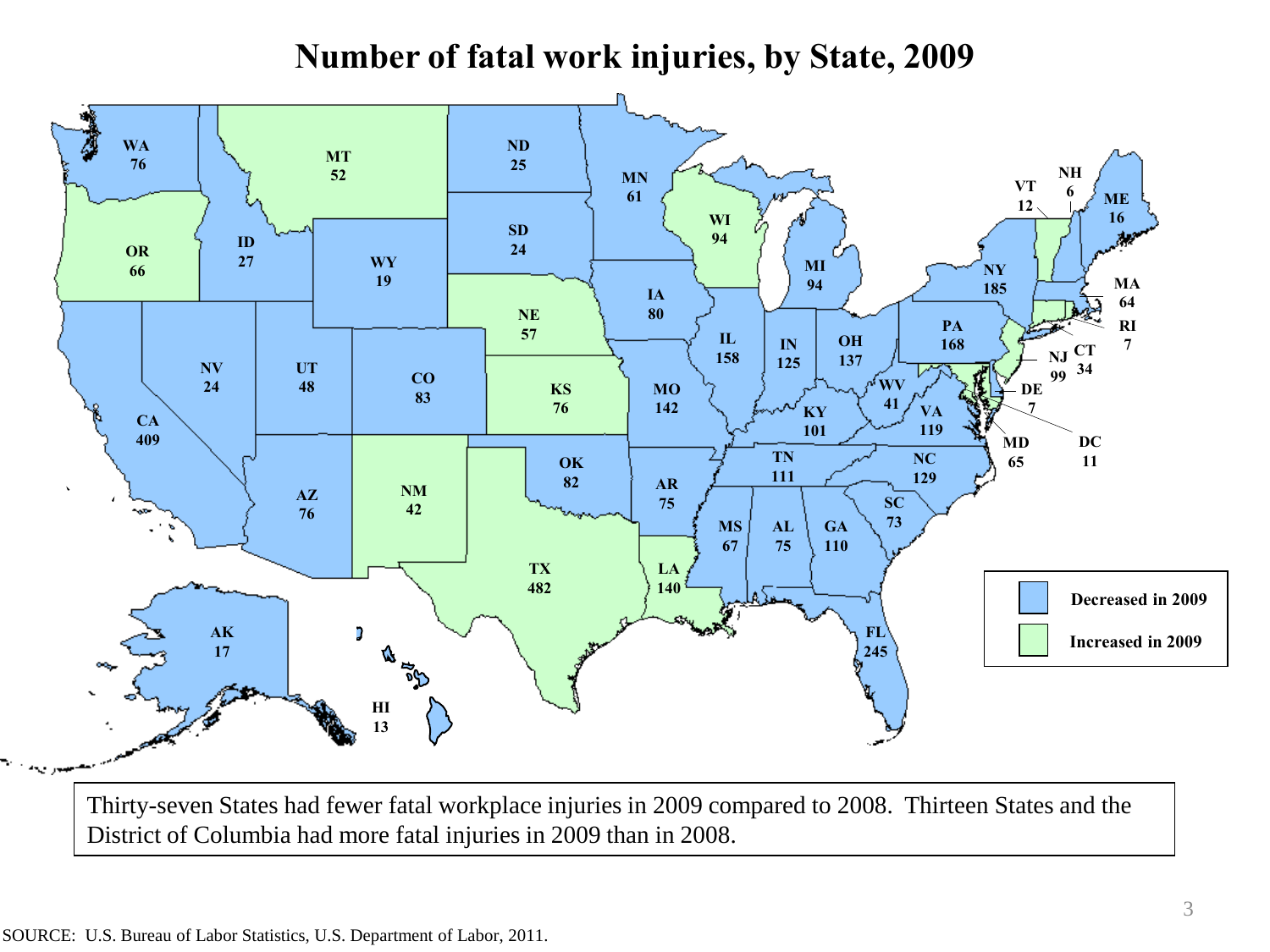#### **Manner in which fatal work injuries occurred, 2009**



More fatal work injuries resulted from transportation incidents than from any other event. Highway incidents alone accounted for more than one out of every five fatal work injuries in 2009.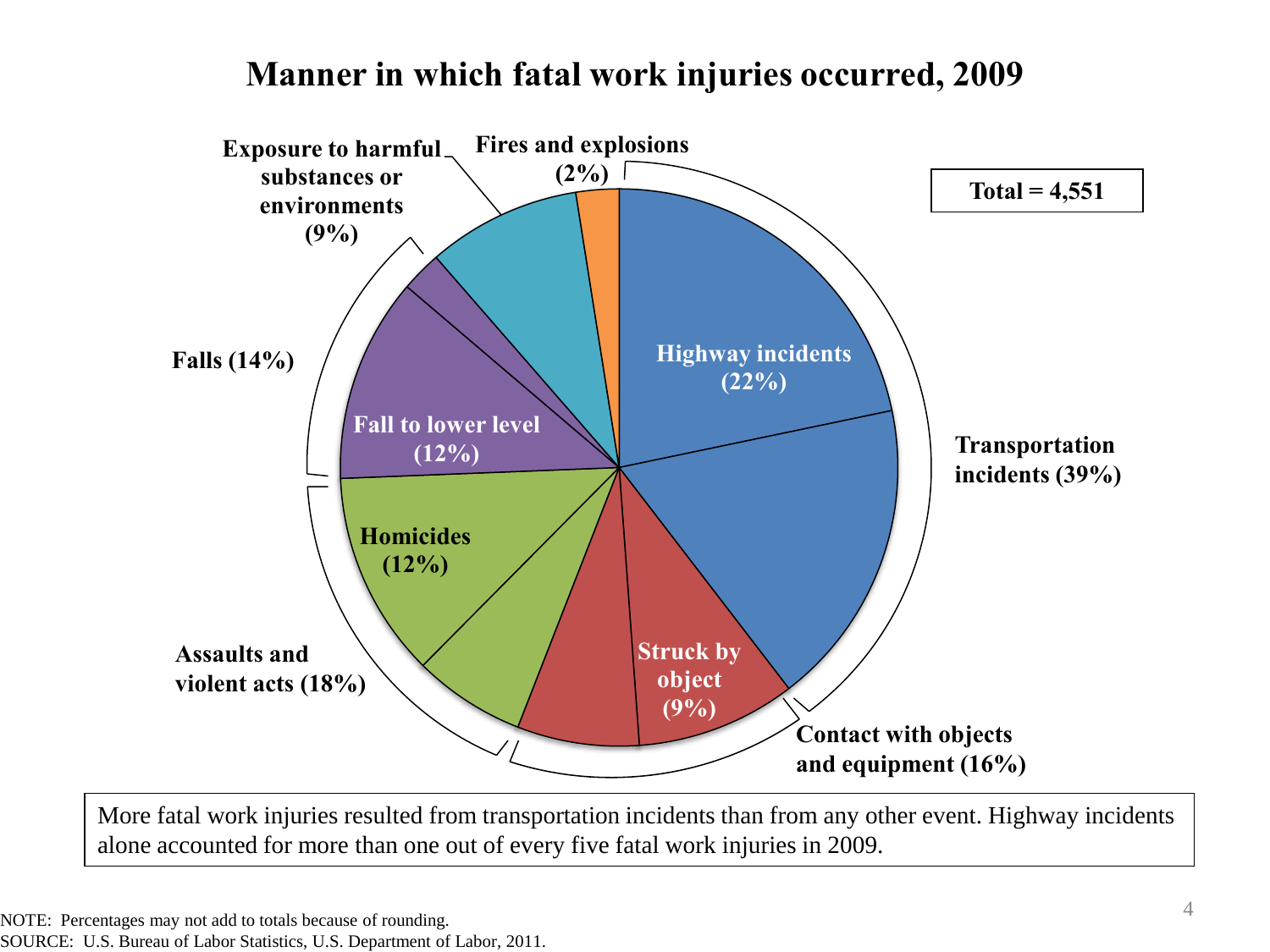### **Difference in fatal work injury counts, by event, 2008–2009**



**Change in fatal events from 2008 level**

Assaults and violent acts was the only type of event to see an increase in fatal work injuries from 2008 to 2009. Fatal injuries from all other types of events decreased in 2009.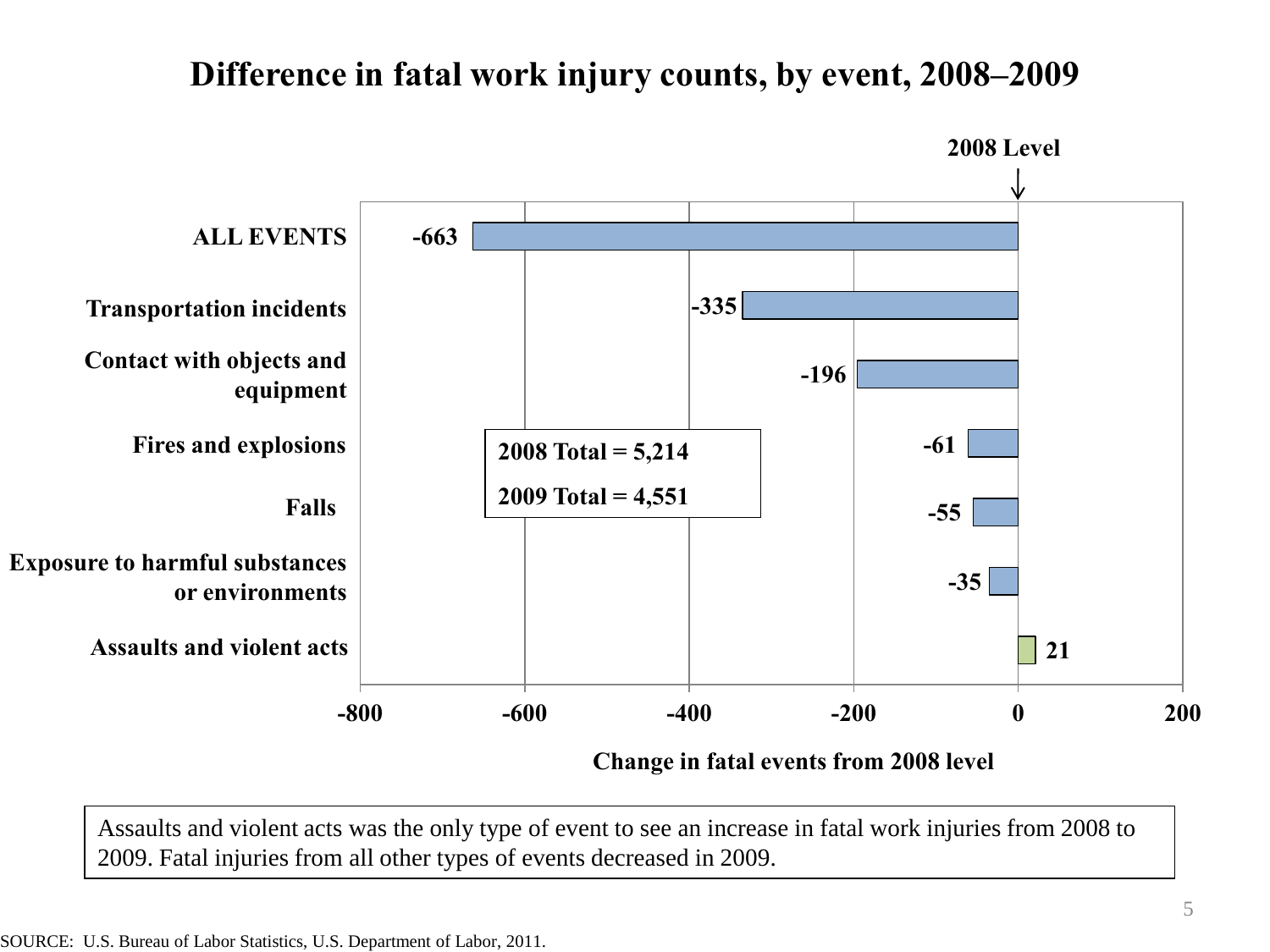

NOTE: Data from 2001 exclude fatal work injuries resulting from the September 11 terrorist attacks. SOURCE: U.S. Bureau of Labor Statistics, U.S. Department of Labor, 2011.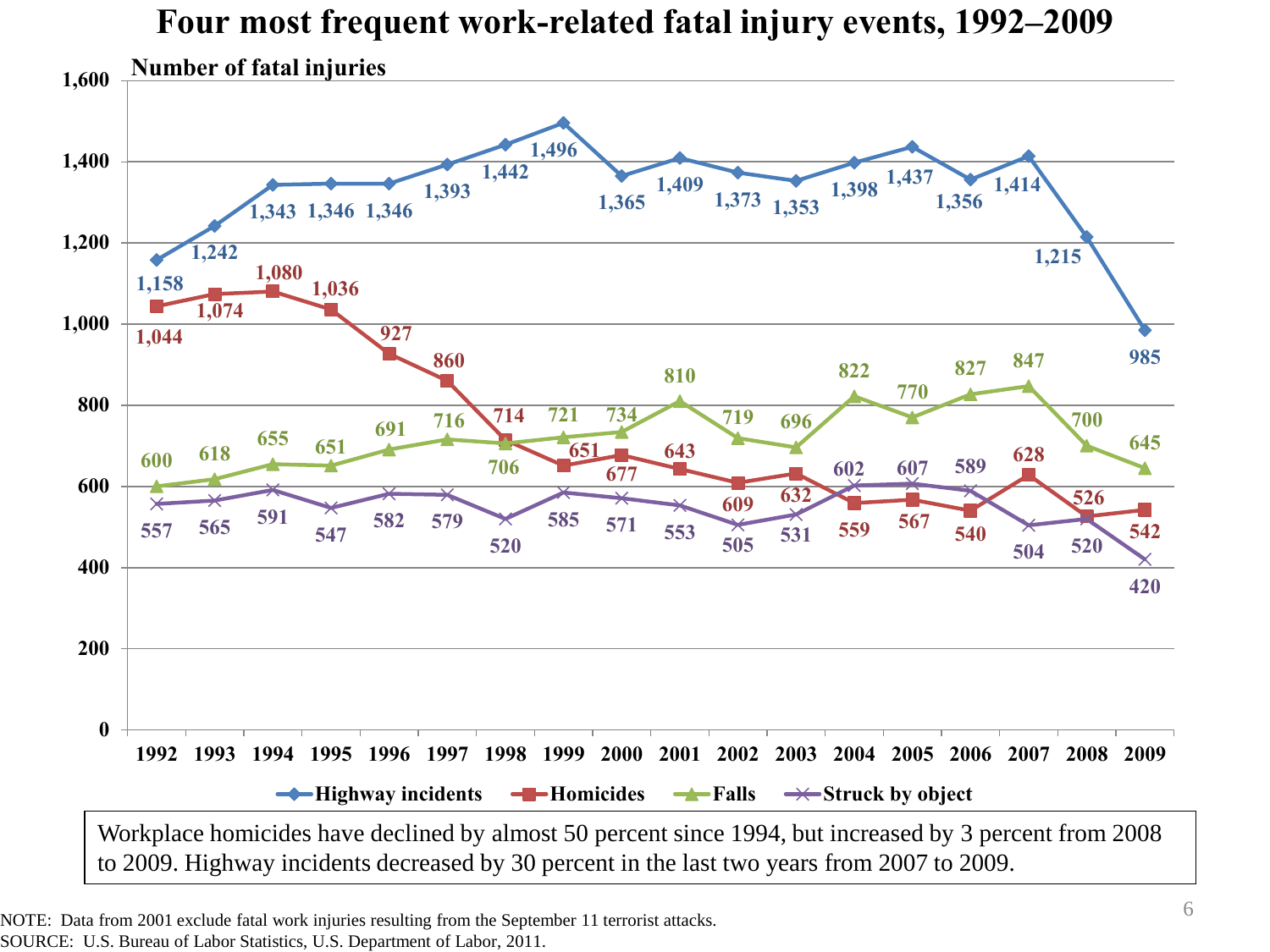# **Work-related fatal falls, by type of fall, 2009**



Of the 645 fatal falls in 2009, over one-third involved falls from roofs or ladders.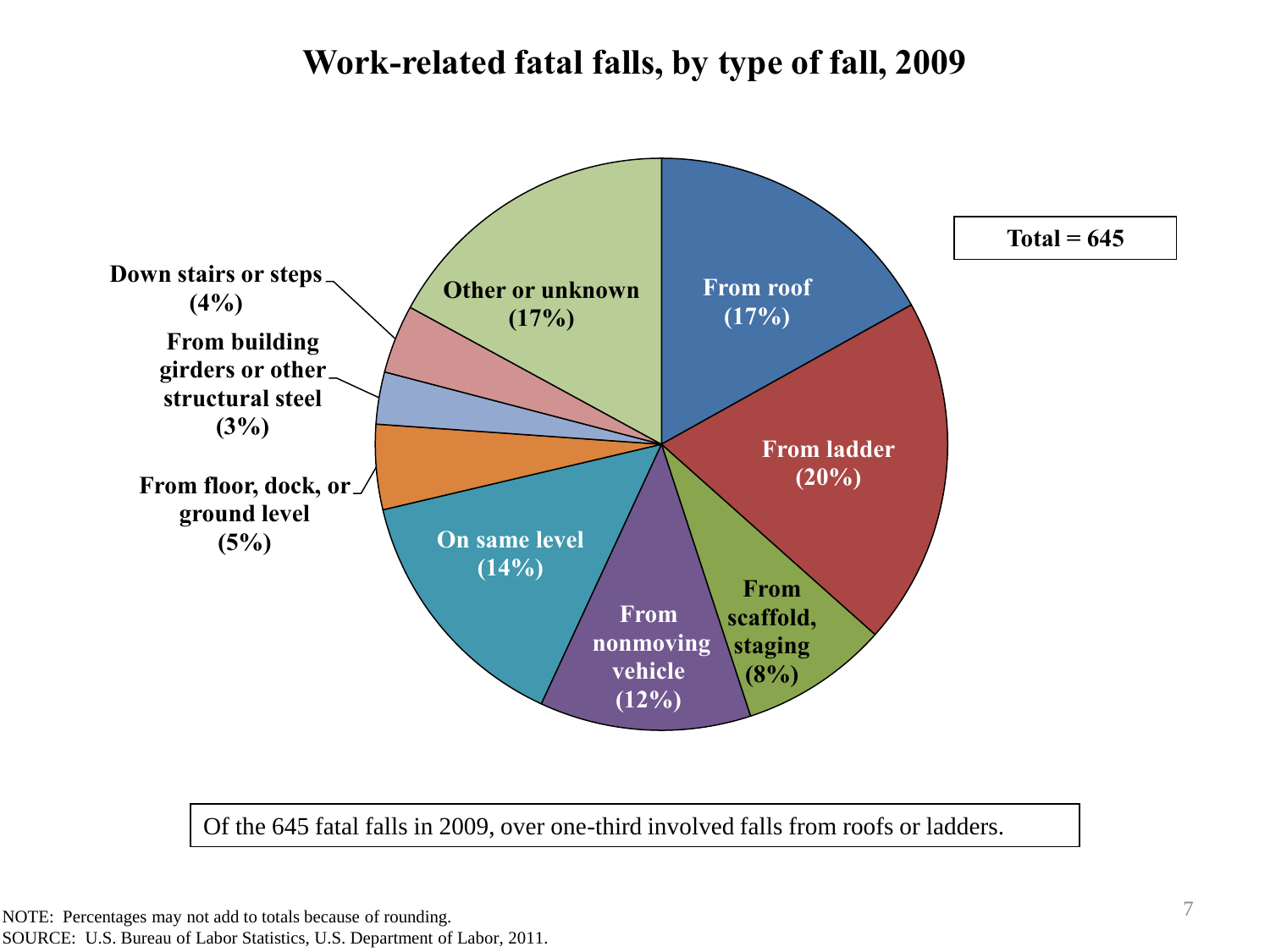# **Fatal work-related injuries from selected transportation events, excluding highway incidents, 1992–2009**



Fatal work-related injuries involving water vehicle transportation increased in 2009, while nonhighway, pedestrian and aircraft decreased. Railway incidents stayed the same.

NOTE: Data from 2001 exclude fatal work injuries resulting from the September 11 terrorist attacks. SOURCE: U.S. Bureau of Labor Statistics, U.S. Department of Labor, 2011.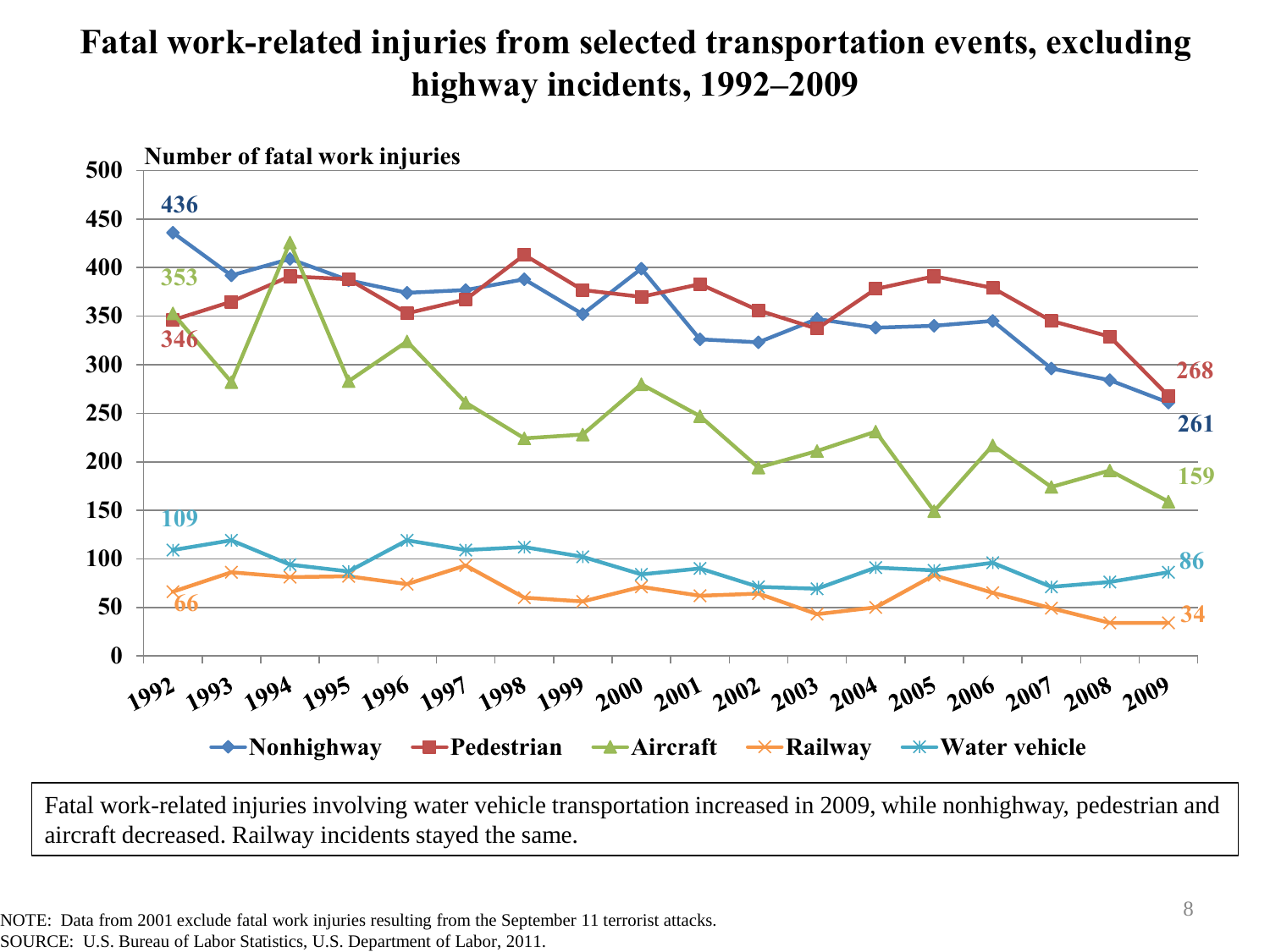# **Fires and explosions How workers died in multiple-fatality incidents, 2009 Total workers = 355**

**(10%)**

**(8%) Other**



Transportation incidents accounted for three-fifths of the workers killed in multiple-fatality events. Aircraft and highway transportation incidents each made up about a quarter of these multiple-fatality incidents.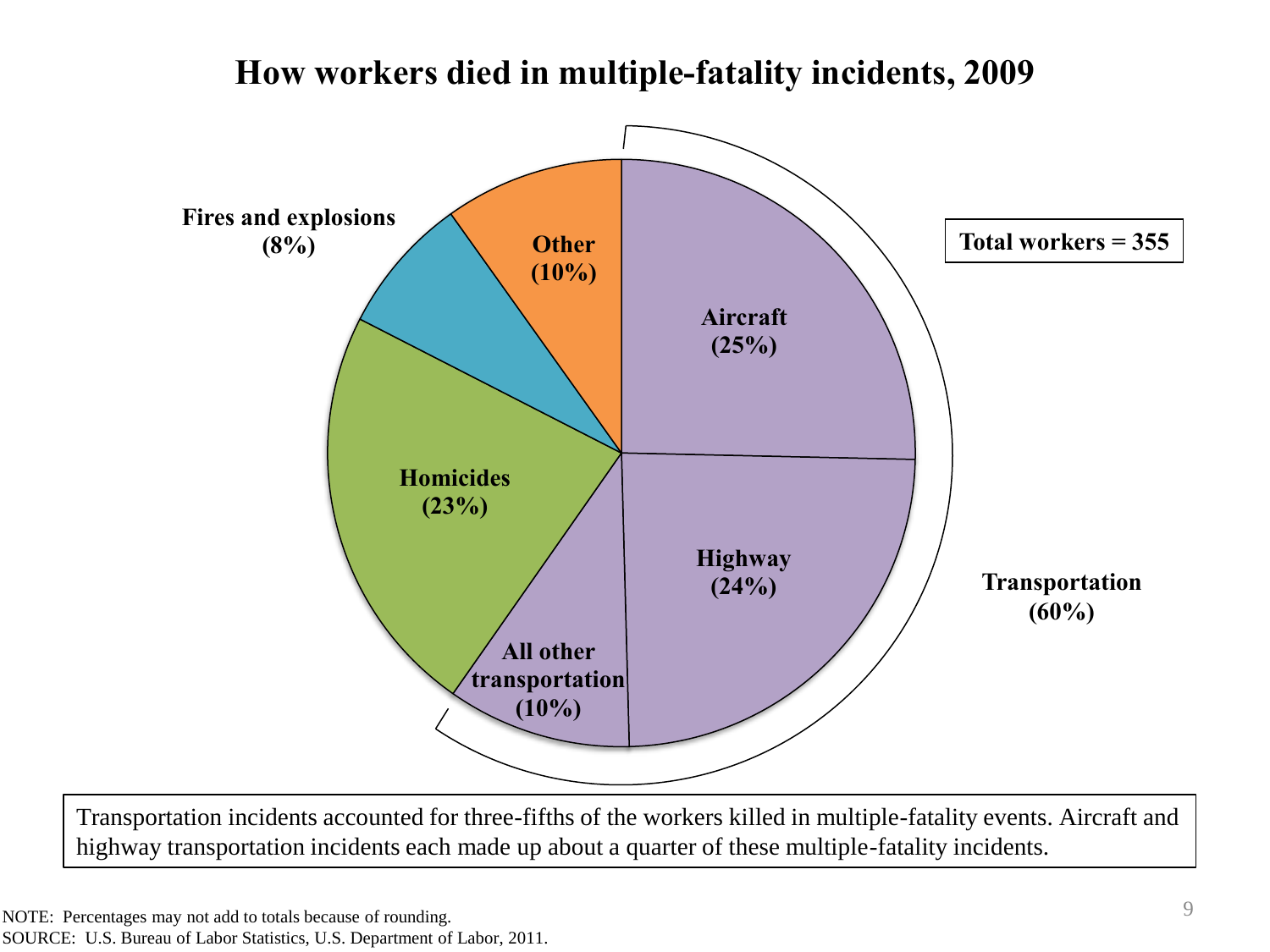## **Hours worked and fatal work injuries, by gender of worker, 2009**



A disproportionate share of fatal work injuries involved men relative to their hours worked in 2009.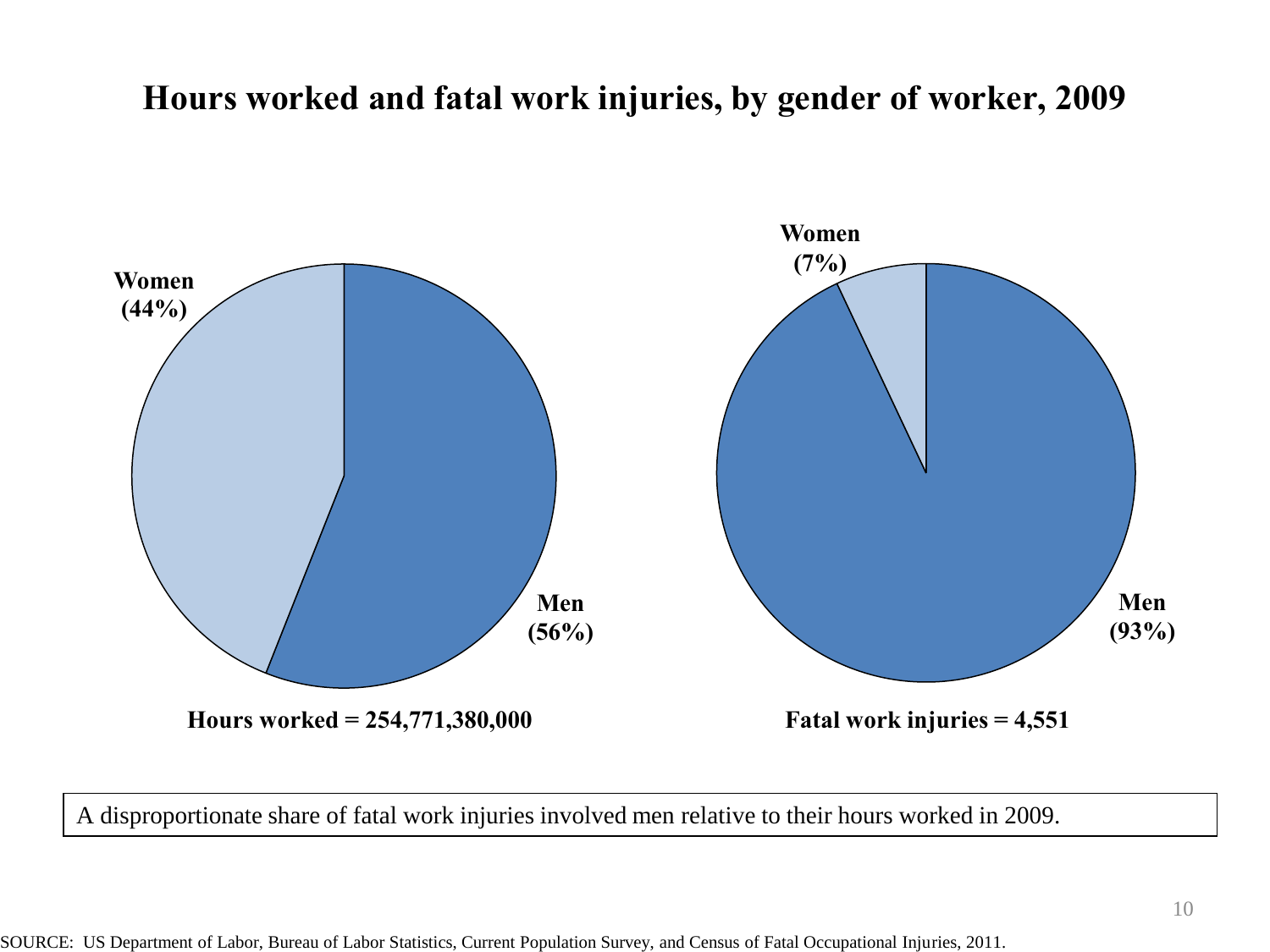# **Distribution of fatal injury events, by gender of worker, 2009**



A higher percentage of fatal work injuries to women resulted from highway incidents, homicides, and fires and explosions than to men. A higher percentage of fatal work injuries to men resulted from contact with objects and equipment and exposure to harmful substances or environments.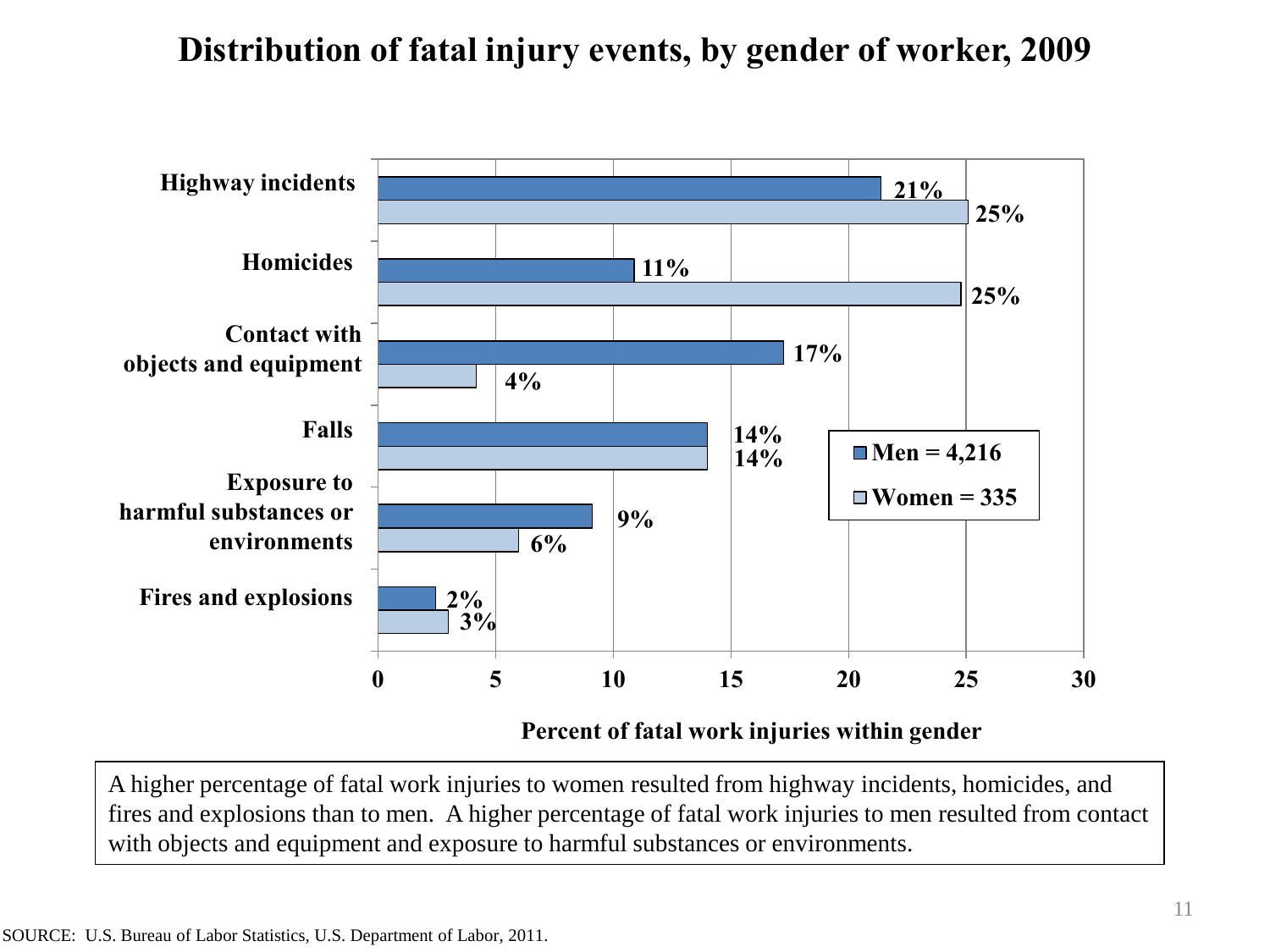#### **Number of work-related homicides, by gender of decedent, 1997–2009**



Workplace homicides incurred by women were down in 2009, but workplace homicides to men increased by 7 percent.

NOTE: Data from 2001 exclude fatal work injuries resulting from the September 11 terrorist attacks. SOURCE: U.S. Bureau of Labor Statistics, U.S. Department of Labor, 2011.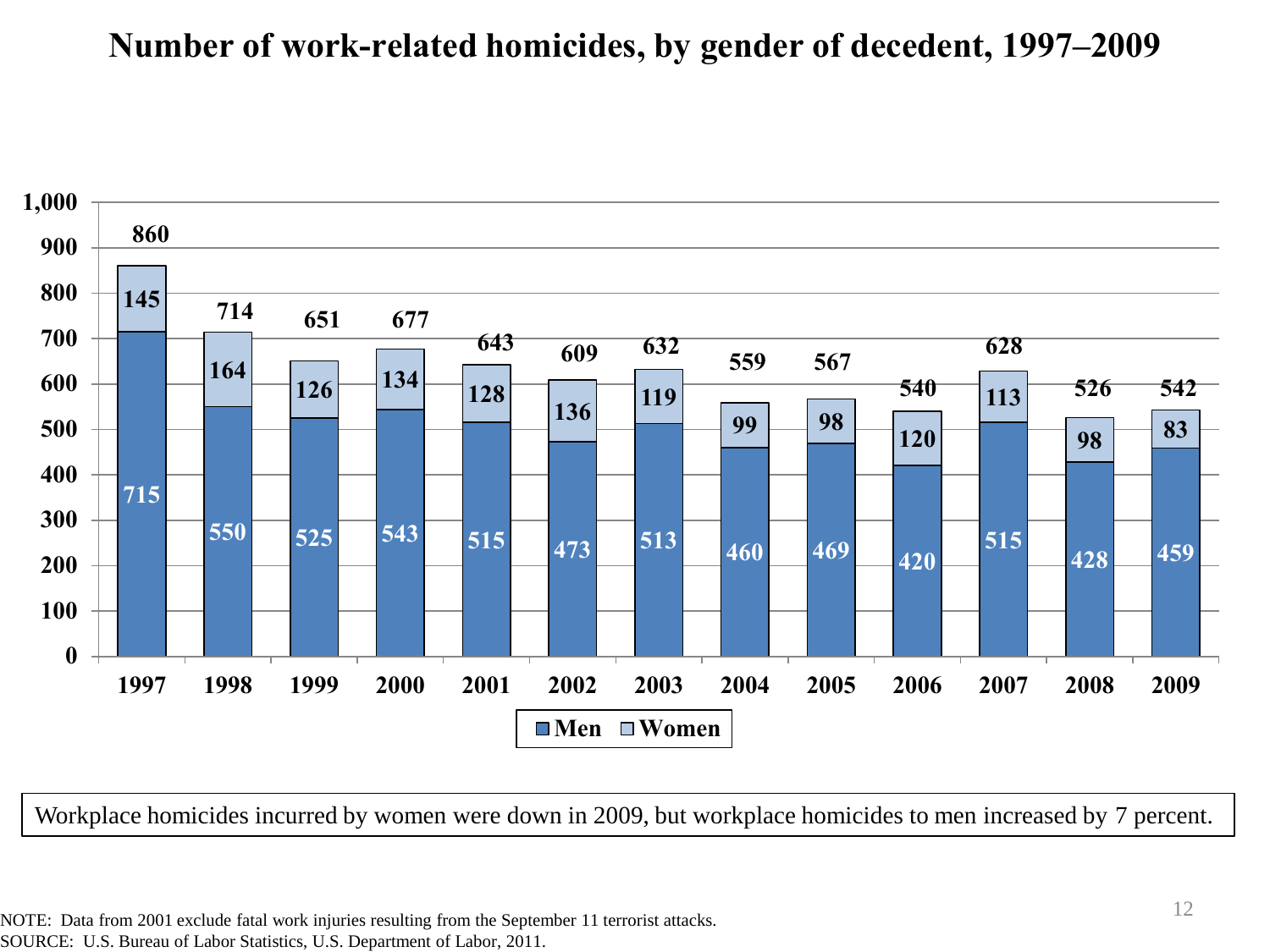

# **Number of fatal work injuries involving Hispanic or Latino workers, 1992-2009**

Fatal work injuries involving Hispanic or Latino workers continued to decrease in 2009 after reaching a series high in 2006. About three-fifths of fatally-injured Hispanic or Latino workers in 2009 were born outside of the United States.

NOTE: Data from 2001 exclude fatal work injuries resulting from the September 11 terrorist attacks. SOURCE: U.S. Bureau of Labor Statistics, U.S. Department of Labor, 2011.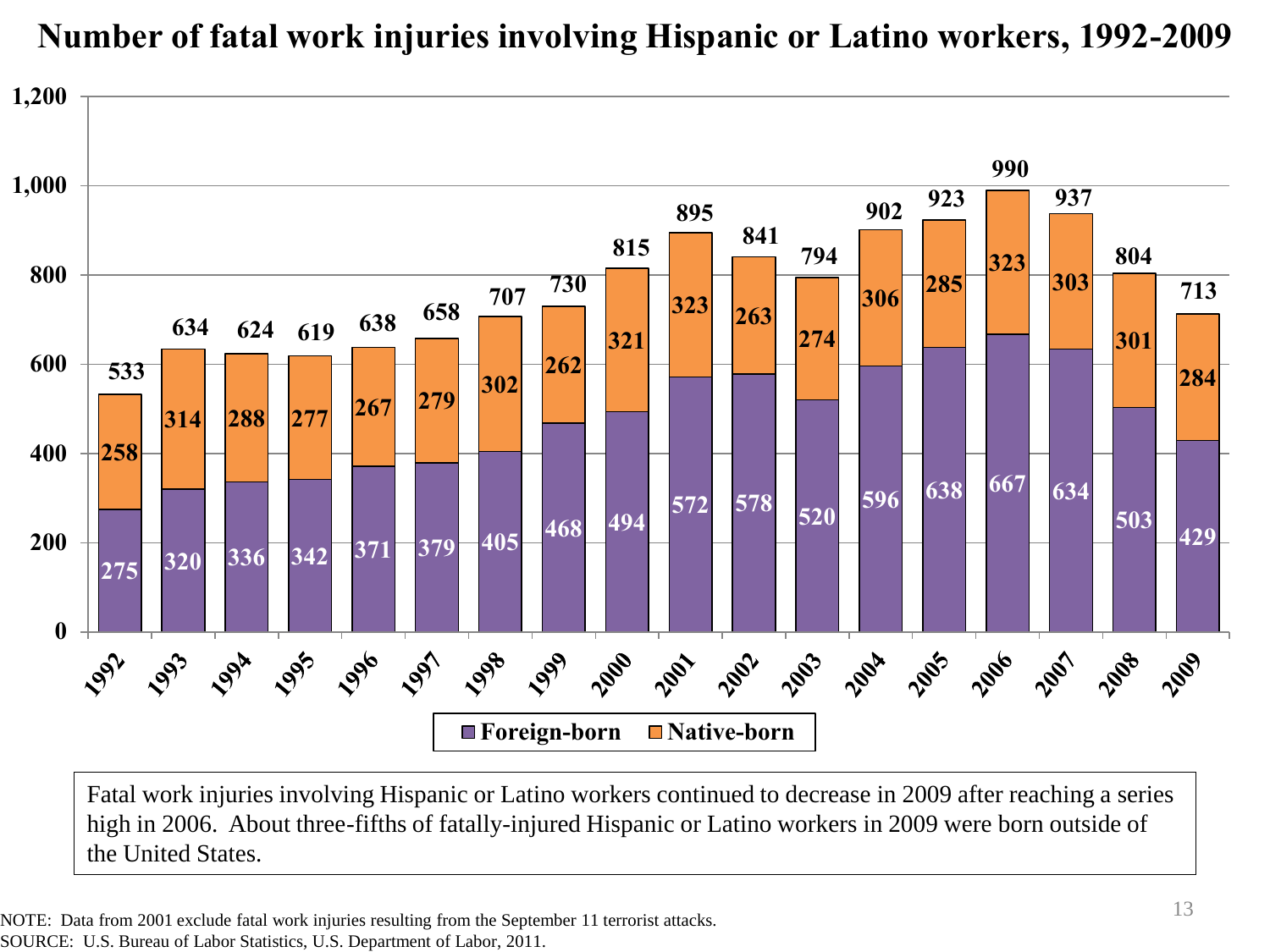

**Fatal occupational injuries involving foreign-born workers, by country or region of birth, 2009**

Workers born in Mexico accounted for the largest portion (40 percent) of foreign-born workers who died from work-related injuries in the United States in 2009.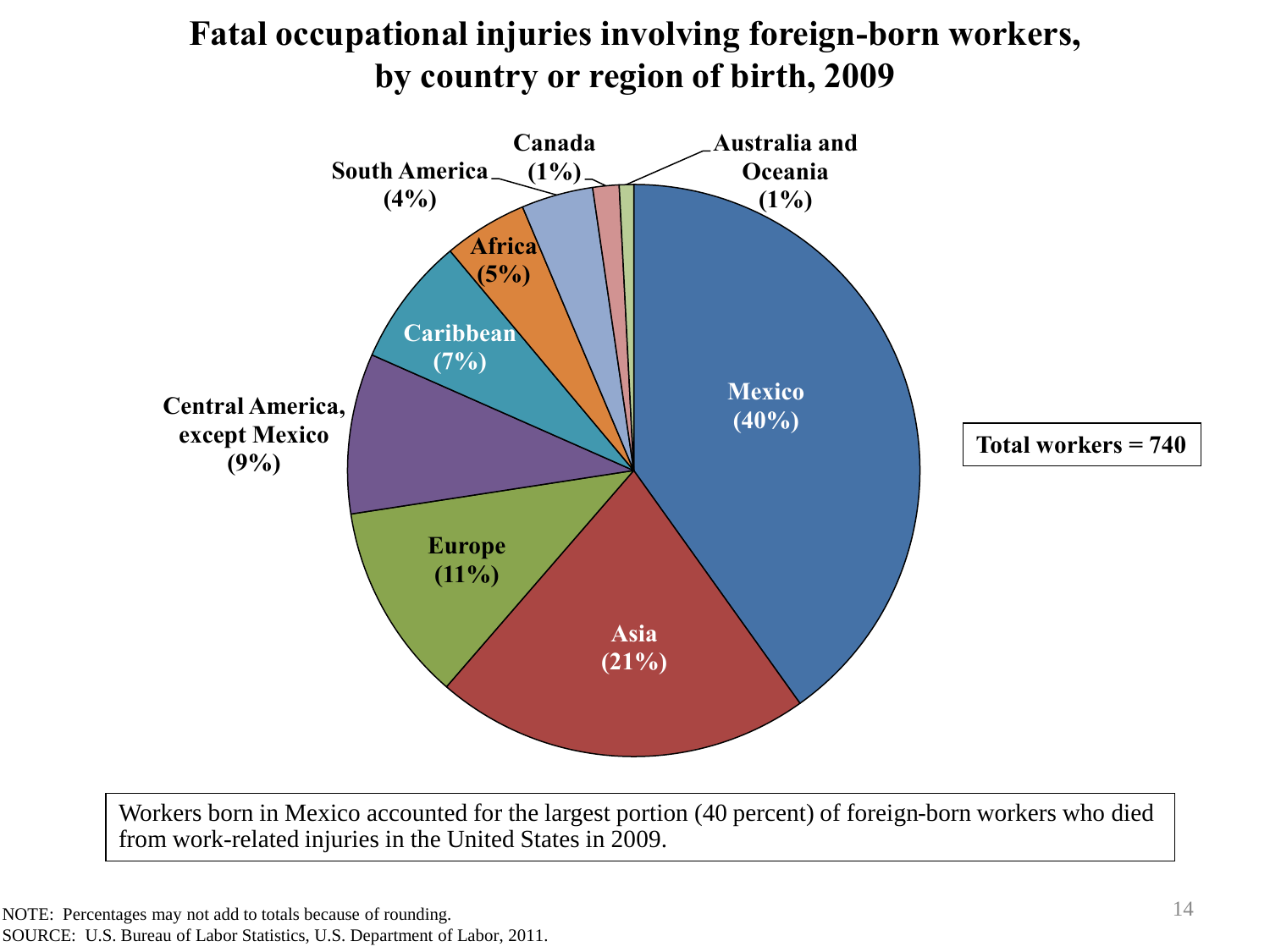# **Fatal work injury rates, by age group, 2009**



Fatal work injury rates for workers 45 years of age and older were higher than the overall U.S. rate and the rate for workers 65 years of age and older were nearly 3.5 times the rate for all workers.

NOTE: Fatal injury rates exclude workers under the age of 16 years, volunteers, and resident military. For additional information on the fatal work injury rate methodology changes please see https://www.bls.gov/iif/oshnotice10.htm.

SOURCE: U.S. Bureau of Labor Statistics, U.S. Department of Labor, 2011.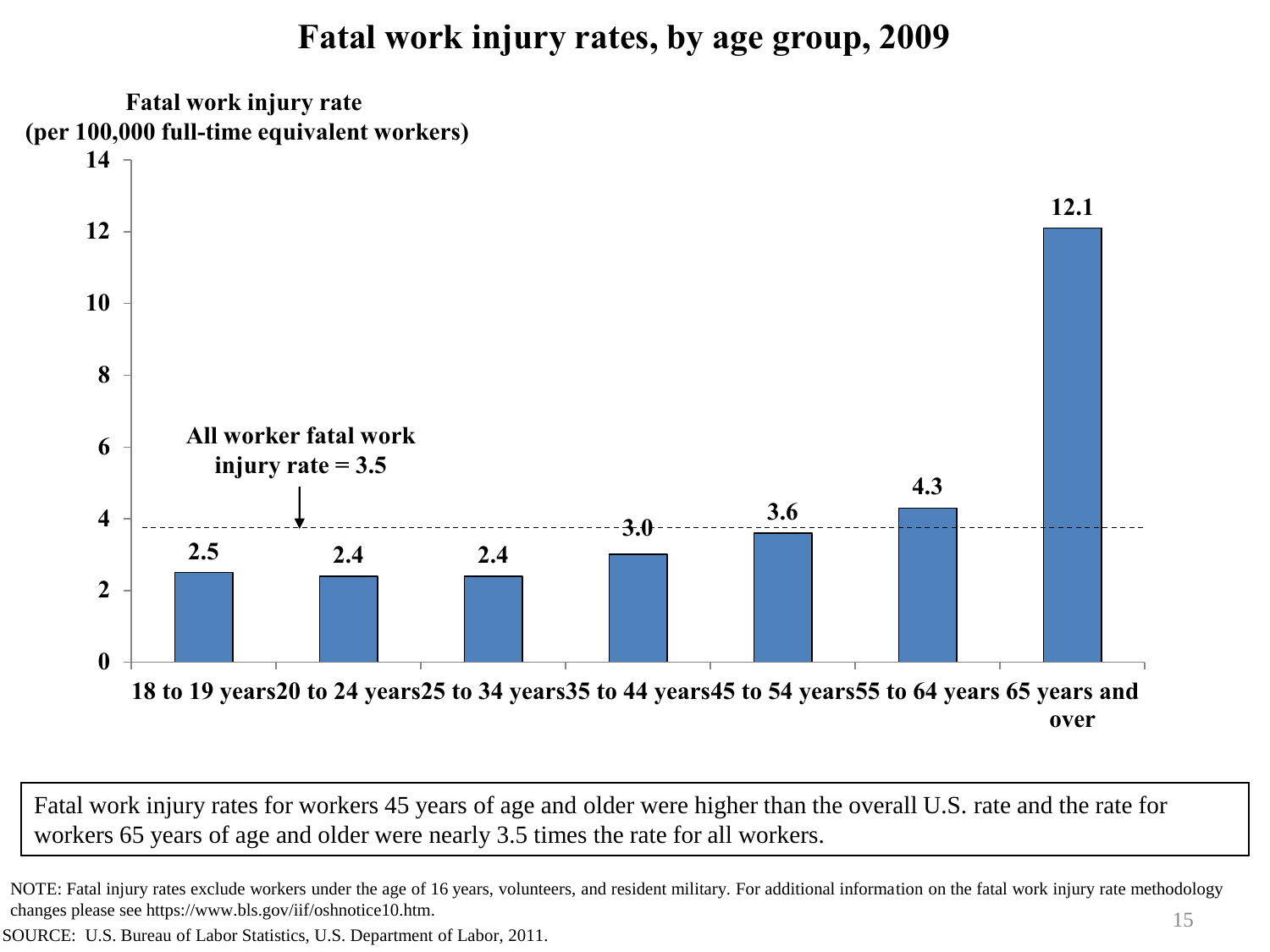# **Number and rate of fatal occupational injuries, by industry sector, 2009**



Although construction had the highest number of fatal injuries in 2009, the agriculture, forestry, fishing, and hunting sector had the highest fatal work injury rate.

16 NOTE: All industries shown are private with the exception of government, which includes fatalities to workers employed by governmental organizations regardless of industry. Fatal injury rates exclude workers under the age of 16 years, volunteers, and resident military. The number of fatal work injuries represents total published fatalities before the exclusions. For additional information on the fatal work injury rate methodology changes please see https://www.bls.gov/iif/oshnotice10.htm. SOURCE: U.S. Bureau of Labor Statistics, U.S. Department of Labor, 2011.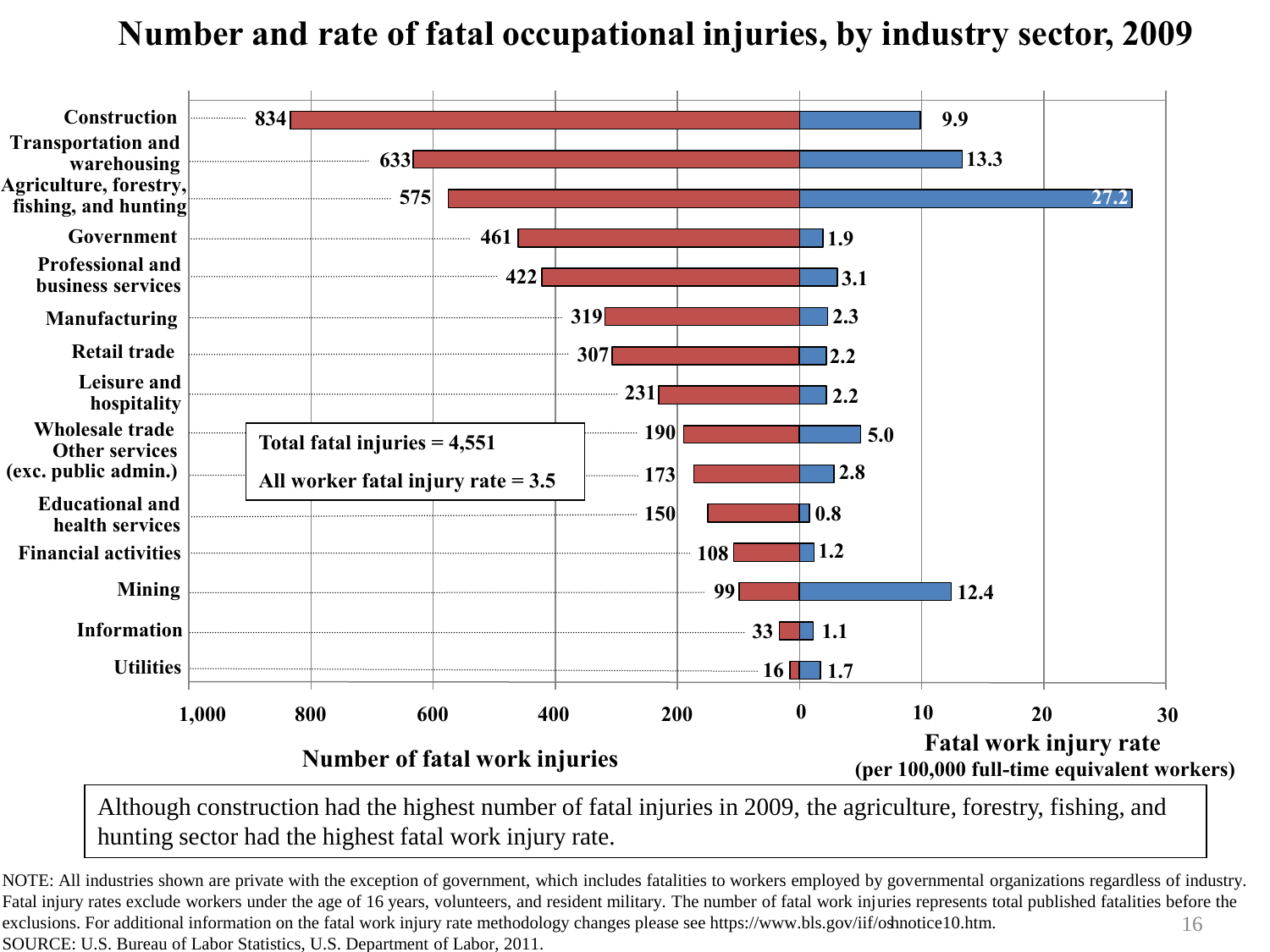# **Fatal occupational injuries in the private mining industry, 2003–2009 Number of fatal work injuries**



Fatal work injuries in the private mining industry declined in 2009. Oil and gas industry fatal work injuries accounted for more than two-thirds of the fatal work injuries in the mining sector in 2009.

SOURCE: U.S. Bureau of Labor Statistics, U.S. Department of Labor, 2011.

NOTE: Oil and gas extraction are designated as oil and gas extraction (NAICS 21111), drilling oil and gas wells (NAICS 213111) , and support for oil and gas industries (NAICS 213112).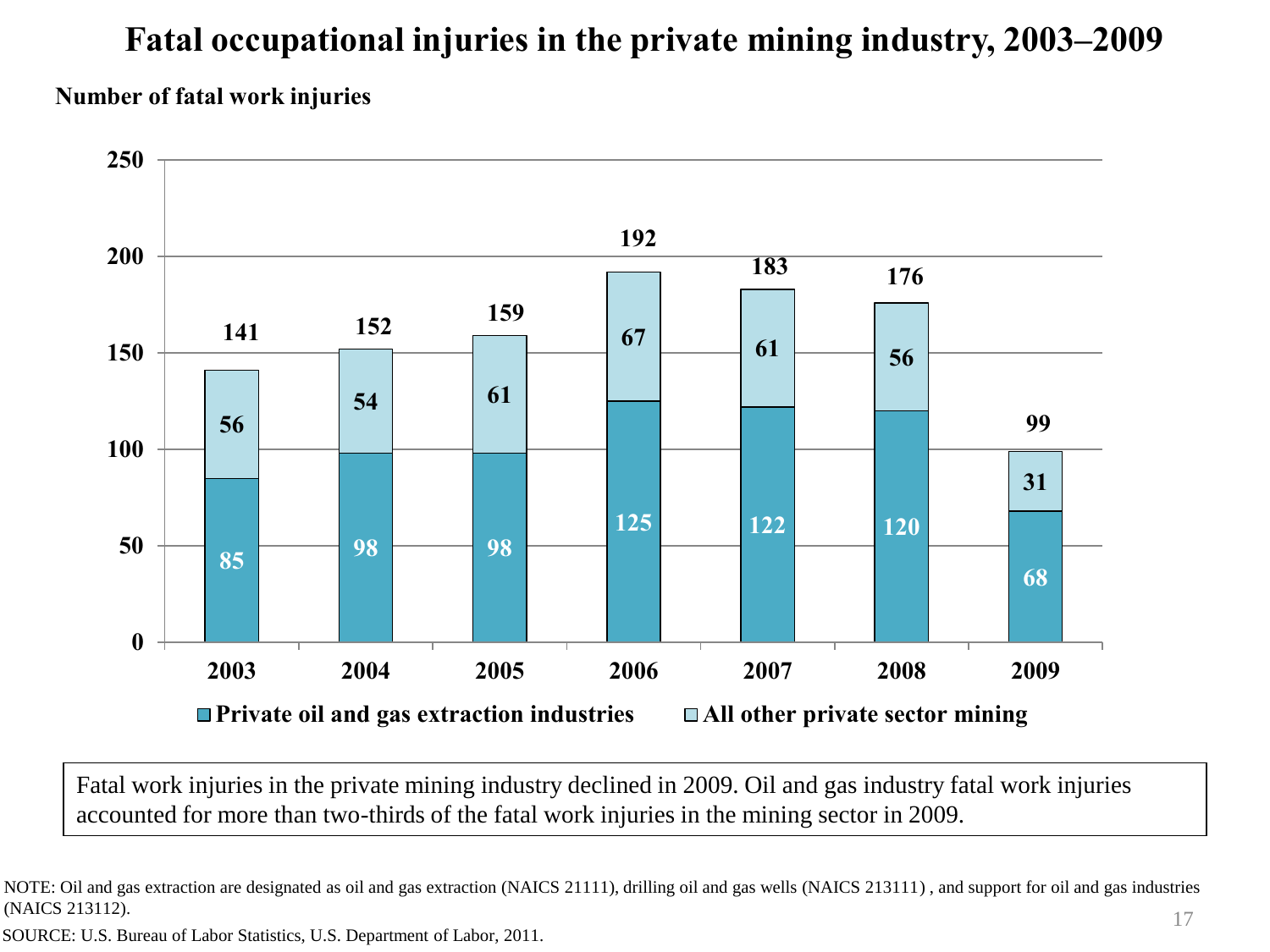#### **Number and rate of fatal occupational injuries, by occupation group, 2009**



Although transportation and material moving occupations had the highest number of fatal work injuries in 2009, the highest fatal work injury rate among major occupational groups was for farming, fishing, and forestry occupations.

18 NOTE: Fatal injury rates exclude workers under the age of 16 years, volunteers, and resident military. The number of fatal work injuries represents total published fatalities before the exclusions. For additional information on the fatal work injury rate methodology changes please see http://www.bls.gov/iif/oshnotice10.htm. SOURCE: U.S. Bureau of Labor Statistics, U.S. Department of Labor, 2011.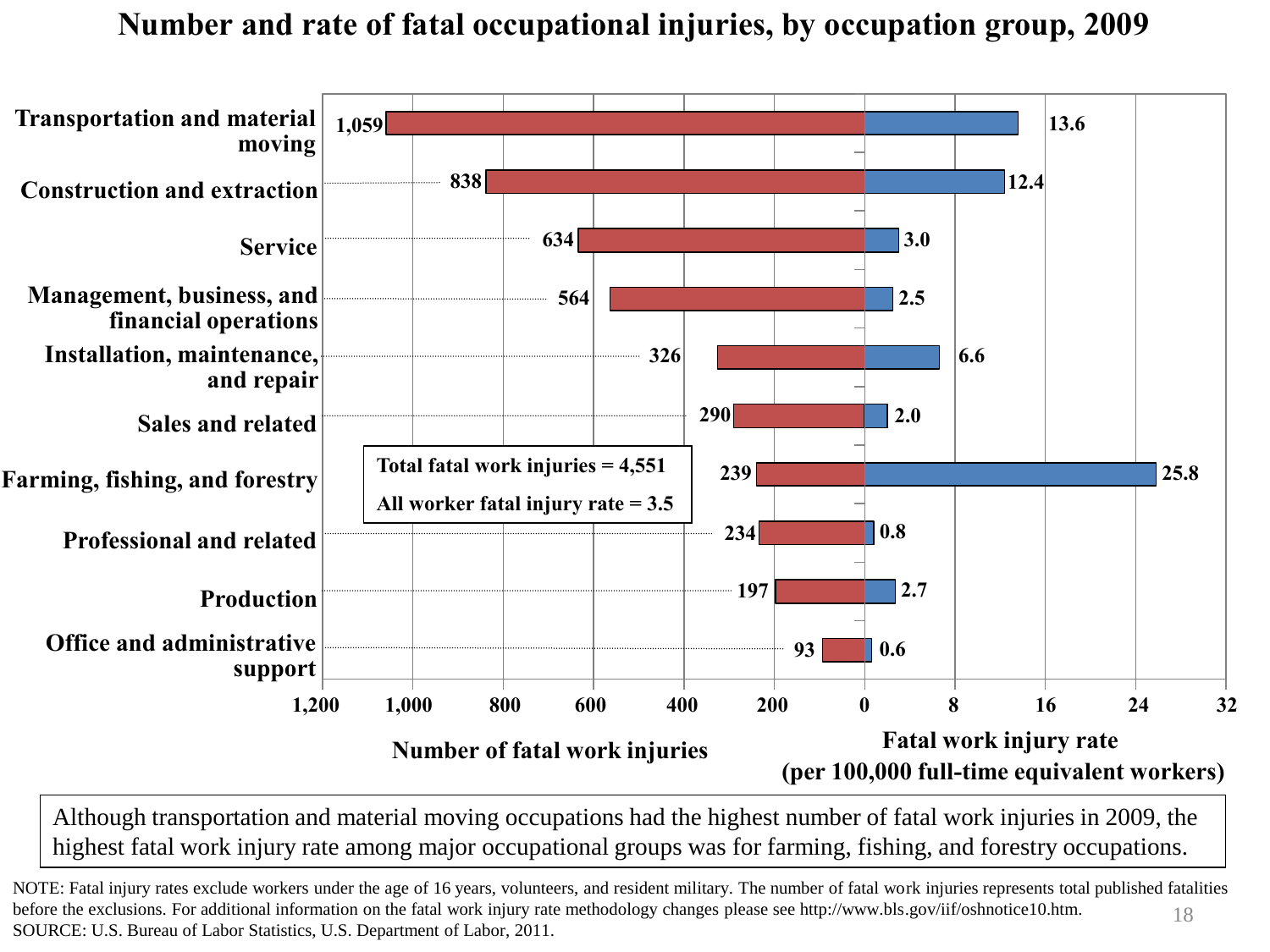Some of the published fatal occupational injuries, injury rates, and the total hours worked for selected occupations, industries, and a race/ethnic origin category were improperly calculated for 2006 to 2015. For details on the affected rates and products, please visit [www.bls.gov/bls/errata/cfoi-errata-2016.htm.](http://www.bls.gov/bls/errata/cfoi-errata-2016.htm) This chart has been revised with the corrected figures.



Fatal work injury rates were highest for fishers, logging workers, and aircraft pilots and flight engineers in 2009.

NOTE: Fatal injury rates exclude workers under the age of 16 years, volunteers, and resident military. The number of fatal work injuries represents total published fatalities before the exclusions. For additional information on the fatal work injury rate methodology changes please see http://www.bls.gov/iif/oshnotice10.htm. Source the exclusions. For additional information on the ratal work hijury rate methodology changes please see mtp.//www.bis.gov/m/osimoticeTo.ntm. 19<br>SOURCE: U.S. Bureau of Labor Statistics, U.S. Department of Labor, 2011